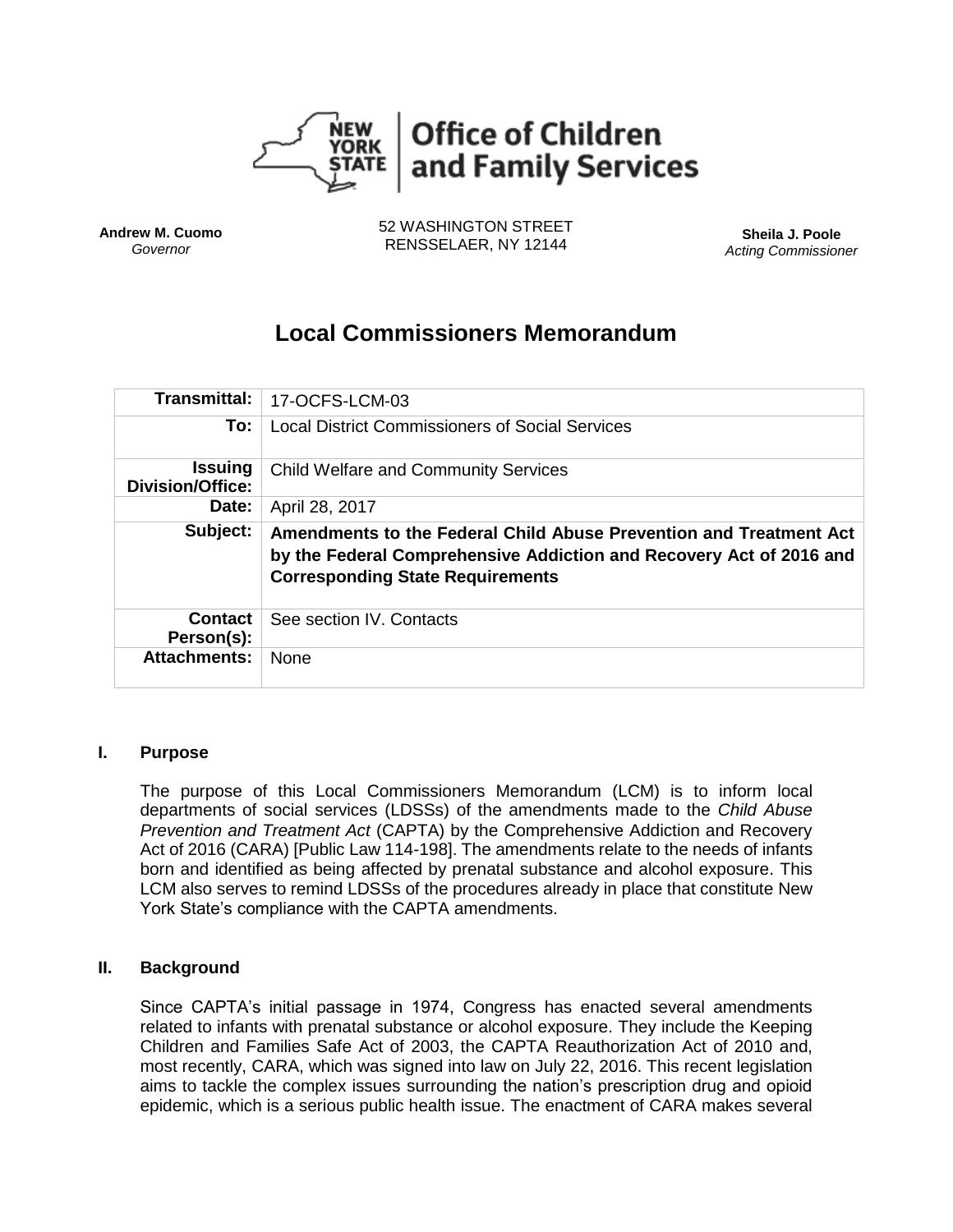revisions to CAPTA. Although CAPTA's focus is child welfare, the recent amendments to CAPTA made by CARA emphasize a multi-agency approach to the problem of substance abuse, and clarify the elements of a plan of safe care. A growing body of evidence supports a collaborative approach amongst various agencies/providers, when responding to the challenges and complexities of dealing with substance use disorders.

New York State's 2017 Annual Progress and Services Report, submitted to the federal government on June 30, 2016, specifies the state laws, regulations, and procedures that place the state in compliance with CAPTA. The CAPTA State Plan submitted in June 2011 previously specified policies and procedures to address the needs of infants affected by illegal substance abuse or withdrawal symptoms resulting from prenatal exposure, or Fetal Alcohol Spectrum Disorder. These included appropriate referrals to child protective services and other appropriate services, and a requirement that health care providers involved in the delivery or care of such affected infants notify the child protective services system.

# **III. Program Implications**

New York State previously incorporated practices and procedures are in compliance with the recent amendments to CAPTA. OCFS is aware that LDSSs are already applying the standards set forth in statute regarding infants affected by prenatal substance and alcohol use. Therefore, the recent CAPTA amendments should have minimal impact on current casework practice in New York State. This release serves as a reminder of procedures and practices already in place, with emphasis on the importance of documenting a plan of safe care involving the affected infant and the family and/or caregiver.

The following are key highlights of the changes made to CAPTA per CARA:

- Removal of the term "illegal" in regard to substance abuse concerning the requirement that the state has in effect and is operating a statewide program that includes policies and procedures (including appropriate referrals to child protective service systems and or other appropriate services) to address the needs of infants born with and identified as being affected by substance abuse or withdrawal symptoms resulting from prenatal drug exposure or a Fetal Alcohol Spectrum Disorder, including a requirement that health care providers involved in the delivery of care of such infants notify the child protective service system of the occurrence of such infants
- Requires the development of a plan of safe care to ensure the safety and wellbeing of an infant born and identified affected by substance abuse or withdrawal symptoms resulting from prenatal drug exposure or a Fetal Alcohol Spectrum Disorder following release from the care of health care providers, emphasizing that the plan must address the needs of both the infant **and** the affected family or caregiver
- Specifies that the states must report, to the maximum extent practical, on affected infants and the plans of safe care
- Requires states to develop and implement monitoring systems regarding the implementation of plans of safe care

To date, there is no CAPTA definition of a plan of safe care; however, for the purposes of this release, a plan of safe care must address the health and substance use disorder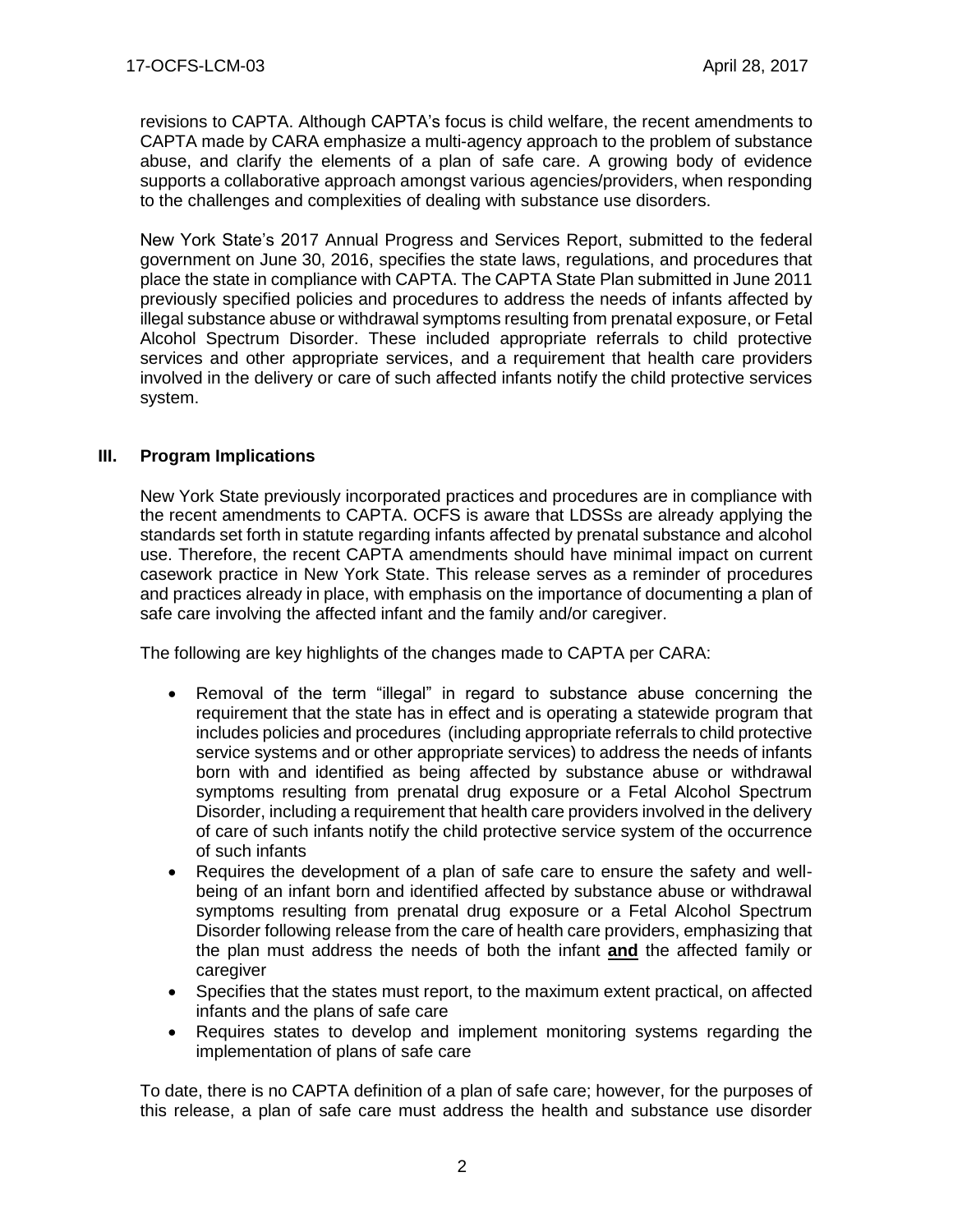treatment needs of the infant and the affected family or caregiver. The plan of safe care must address not only the immediate safety needs of the affected infant, but also the health and substance use disorder needs of the affected family or caregiver. A plan of safe care should also include referrals to appropriate services that support the affected infant and family or caregivers.<sup>1</sup>

The plan of safe care should be developed with the input from the parents and caregivers, as well as from other professionals, and agencies involved in serving the affected infant and family.

# **Notifications made to CPS:**

- Social Services Law requires that mandated reporters contact the Statewide Central Register of Child Abuse and Maltreatment (SCR) when they have reasonable cause to suspect child abuse/maltreatment.<sup>2</sup>
- Mandated reporters include health care providers involved in the delivery or care of infants who are affected by substance use disorder, withdrawal symptoms resulting from prenatal substance exposure, or Fetal Alcohol Spectrum Disorder.
- Based on the information provided by the reporter, the SCR determines if the statutory criteria for a child protective services (CPS) report are met. The SCR's screening procedures on substance abuse and the New York definition of neglect do not differentiate whether or not a substance is legal or illegal.<sup>3</sup>
- CPS reports that are accepted and registered by the SCR are transmitted to local department of social services CPS for investigation or alternative response addressing the allegation of "Parent's Drug or Alcohol Misuse."
- Following the receipt of the report, CPS decides if the report should be addressed through the investigative track or, where the CPS provides dual responses, as a family assessment response (FAR) case, pursuant to New York State statute and regulation.<sup>4</sup>

# **CPS FAR Requirements**:

- Social Services Law permits LDSSs, to establish a program, subject to OCFS review and approval, that implements a differential response system (commonly known as FAR) for reports of child abuse and maltreatment.<sup>5</sup> LDSSs with an approved FAR program can determine if a report meets the criteria established by both the state and the LDSS for assignment to FAR.
- Following the receipt of a report from the SCR, CPS should consider whether a FAR assignment for a report received involving substance abuse most effectively supports the safety of child(ren) named in the report and matches the family's needs.
- Consistent with good casework practice, CPS workers must develop a plan of safe care with input from the parents, and caregivers, as well as from

l

<sup>1</sup> ACYF-CB-PI-17-02

<sup>2</sup> SSL § 413 (1) (a) and SSL § 415

<sup>3</sup> FCA §1012(f).

<sup>4</sup> SSL § 427-a;18 NYCRR 432.13 (c) (4)

<sup>5</sup> SSL § 427-a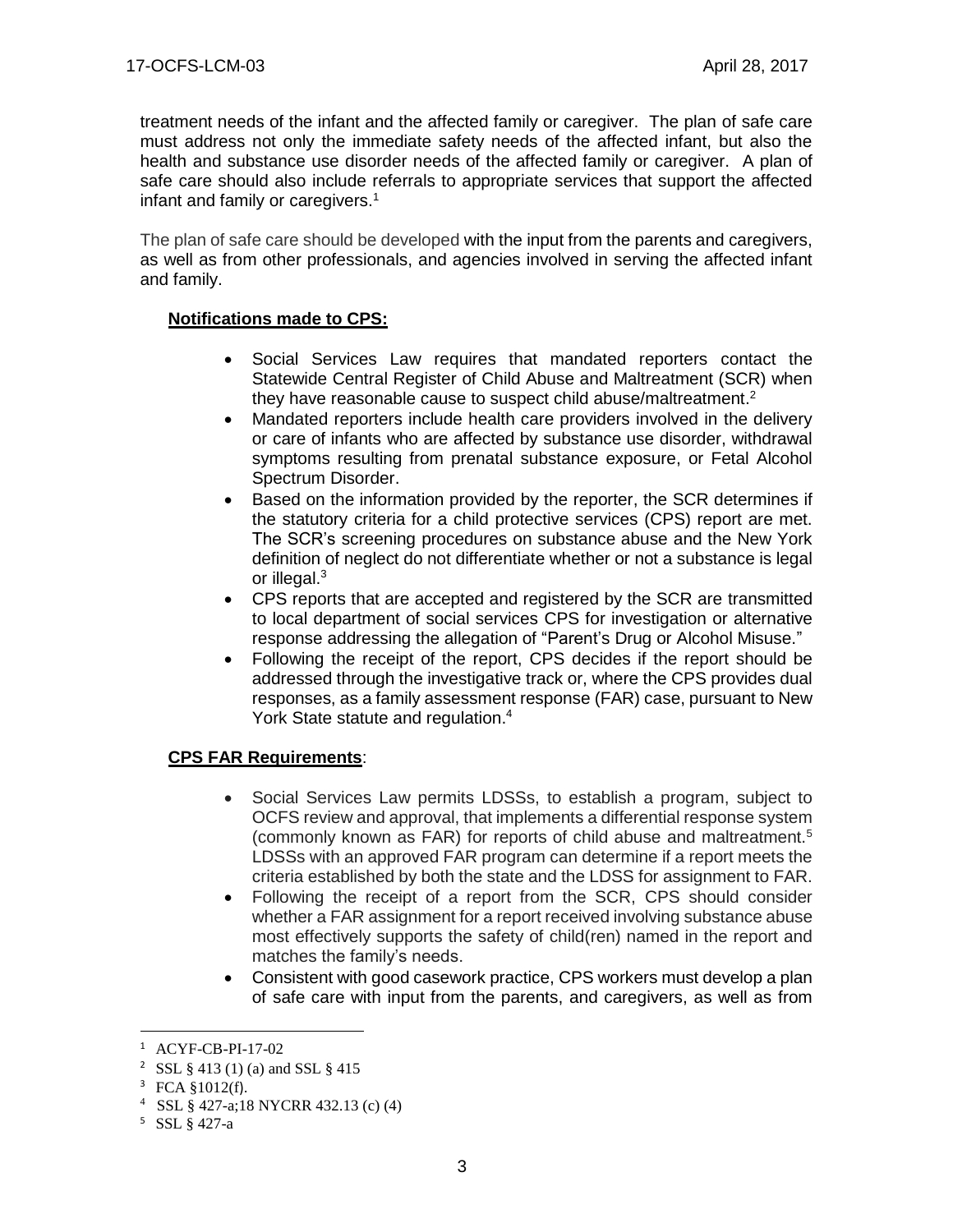other professionals and agencies involved in caring for the infant and family. When possible, communication about a plan of safe care should begin prior to an infant's discharge from the hospital.

 The case progress notes must include the details of the plan of safe care, identify any other professionals who were involved in the development of the plan, and what appropriate service referrals were made by either CPS or the other professionals involved with the family.

## **CPS Investigative Requirements**:

- Social Services Law requires that each CPS coordinate, provide, arrange, and monitor rehabilitative services for children and families.<sup>6</sup> CPS will often have a critical role in developing a plan of safe care. It is essential for caseworkers to begin a dialogue in the early stages of the investigative process with medical and/or treatment providers about the development of a plan of safe care.
- Consistent with good casework practice, CPS workers must develop a plan of safe care with input from the parents, and caregivers, as well as from other professionals and agencies involved in caring for the infant and family. When possible, communication about a plan of safe care should begin prior to an infant's discharge from the hospital.
- The case progress notes must include the details of the plan of safe care, identify any other professionals who were involved in the development of the plan, and what other appropriate service referrals were made by either CPS or the other professionals involved with the family.
- It is important for CPS to monitor the timeliness of and compliance of these services in order to promote the safety and well-being of the affected infant.

### **Supportive and Rehabilitative Services:**

- CPS must offer and/or make referrals for appropriate services, regardless of the assignment to the FAR or investigative track.
- Preventive Services include supportive and rehabilitative services that are provided to children and families in accordance to New York State regulations and Social Services Law.<sup>7</sup>
- Mandated and optional preventive services offered directly by the LDSS and/or through a purchase of service agreement are designed to prevent out-of-home placements. Supportive and rehabilitative services for children and adults include, but are not limited to the following:
	- o Case management\*
	- o Case planning\*
	- o Child day care services\*
	- o Homemaker services\*
	- o Housekeeper/chore services
	- o Family planning services
	- o Home management services
	- o Clinical services\*

l

 $6$  SSL § 424 (13)

<sup>7</sup> 18 NYCRR Part 423 and SSL § 409-a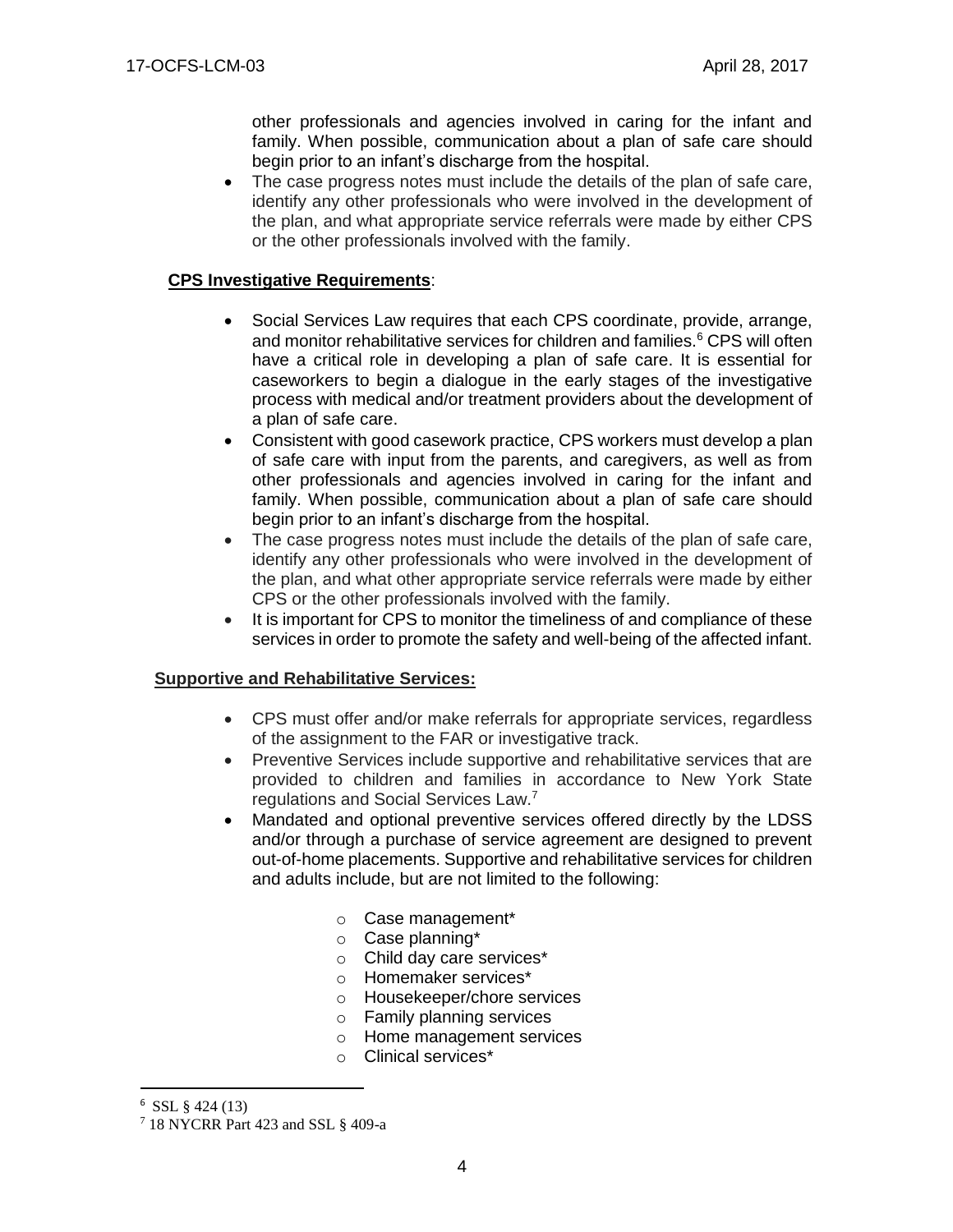- o Parent aide services\*
- o Day services to children
- o Parent training\*
- o Transportation services\*
- o Emergency cash or goods\*
- o Emergency shelter \*
- o Preventive housing services
- o Intensive, home-based, family preservation services
- o Outreach activities
- $\circ$  Respite care\*  $8$

Referrals to other appropriate services may also include substance use disorder treatment services (outpatient/inpatient), home visiting, and early intervention.

#### **Documentation Requirements:**

- New York State regulations require the Uniform Case Record to include but not be limited to, the following documentation: 9
	- o Progress notes must include details of the services being provided to the affected infant and family or caregiver as part of the plan of safe care.
	- o Family assessments
	- o Service plans
	- o Correspondence between the family and service agencies

#### **Monitoring:**

- OCFS will continue to access information from CONNECTIONS on infants with the following designated safety factors:
	- o Child has a positive toxicology for legal or illegal drugs and/or alcohol
	- o Caretaker(s) currently abuses alcohol, to the extent that it seriously affects his/her ability to supervise, protect or care for the child(ren)
	- o Caretaker(s) currently abuses legal or illegal drugs, to the extent that it seriously affects his/her ability to supervise, protect or care for the child(ren)
- OCFS will also monitor case documentation on the development and implementation of the plans of safe care through the review of child protective services cases using the Ongoing Monitoring Assessment (OMA) process.
- Any further changes to the monitoring process of plans of safe care will be forthcoming.

 $\overline{a}$ 

<sup>&</sup>lt;sup>8</sup> \* Core preventative services: must be available to a child/youth and his/her family whom the district is required to serve pursuant to OCFS regulations 18 NYCRR Part 423, 18 NYCRR 430.9 and section 409-a (1) of the Social Services Law. Non-core services may be available to the extent set forth in the LDSS's comprehensive annual services plan.

<sup>&</sup>lt;sup>9</sup> 18 NYCRR 428.3